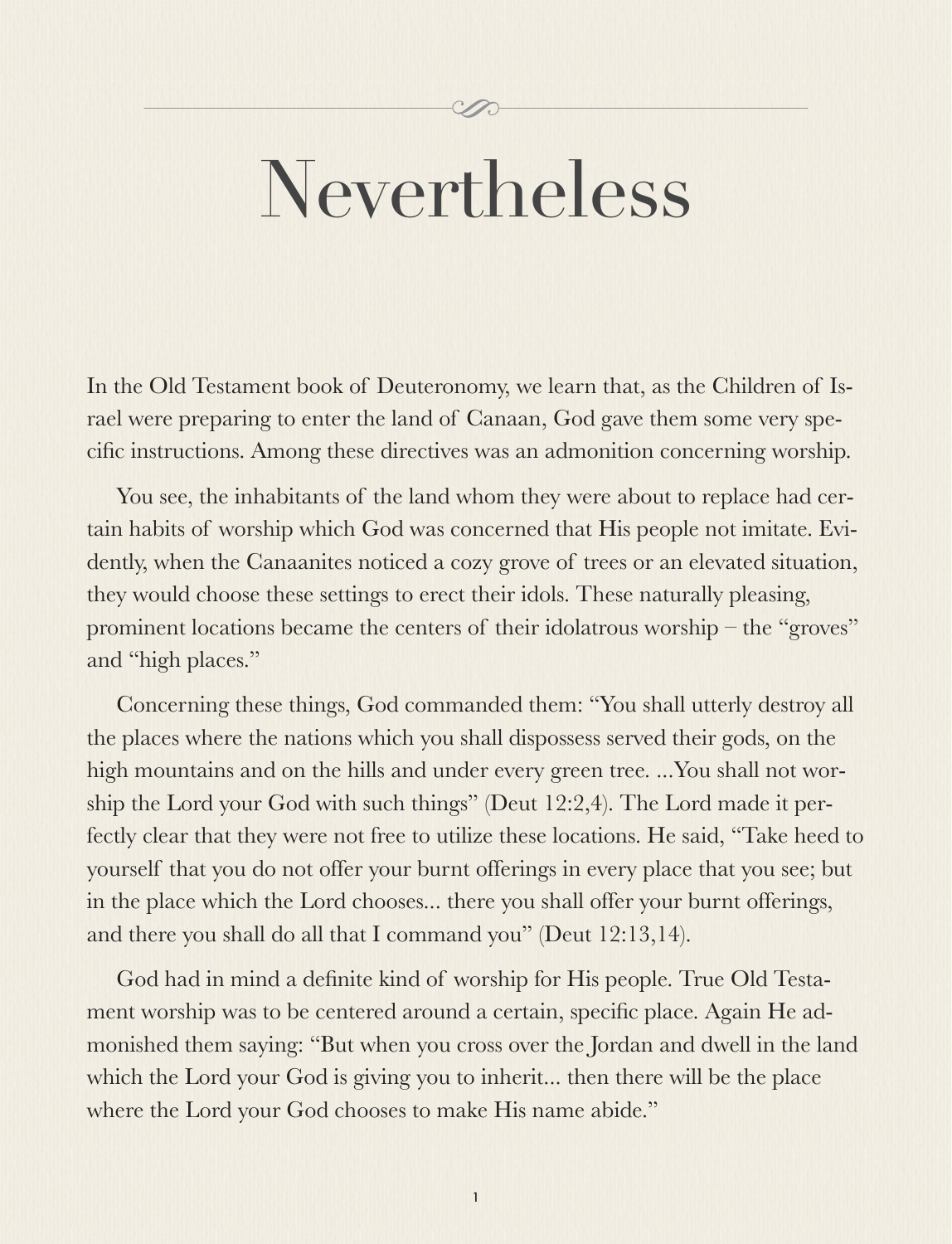"There you shall bring all that I command you: your burnt offerings, your sacrifices, your tithes, the heave offerings of your hand, and all your choice offerings which you vow to the Lord" (Deut 12:10,11).

According to the sacred scriptures, God's people were not free to pick and choose their own places and means of worship. No one was free to do "whatever is right in his own eyes" (Deut 12:8). Instead, there was a definite, specific limitation placed upon them. Their worship must be done in a distinct, special location (see Deut 12:5-7).

Of course most of you readers will be aware of the fact that the place ultimately chosen by God for this purpose was Mount Moriah in the city Jerusalem. It was there that King Solomon built the temple, it was that "place" which God honored with His presence (II Chron 5:13,24) and it was that location which became the center of all true Jewish worship.

Nevertheless, as with most of God's other instructions, the Jewish people did not obey this command. Before the construction of the Temple in Jerusalem, the Tabernacle was the designated place of worship. Instead of taking the trouble to journey all the way to where the Tabernacle was erected, they began to utilize the old, convenient Canaanite locations.

Eventually this became the commonly accepted practice (I Kings 3:2). Soon even the leaders, who should have known better, were carried away with this defection. Samuel sacrificed in Ramah and Gilgal (I Sam 7:17; 11:15). Solomon not only worshiped in many different high places including Gibeon (I Kings 3:3,4) but he even went so far as to build idolatrous ones for his foreign wives (I Kings 11:7).

(It is important to understand here that even though the Israelites went to these locations to sacrifice, they were not necessarily worshipping idols. Although the sin of idolatry did occur, it appears that the Jews often frequented these "high places" to seek the true God. Their intentions appeared to be right even though their actions were wrong.)

Now how does such a thing apply to us today? We are told that all scripture is given for our benefit so it stands to reason that this admonition concerning the proper place of worship must have some application to our present situation. In or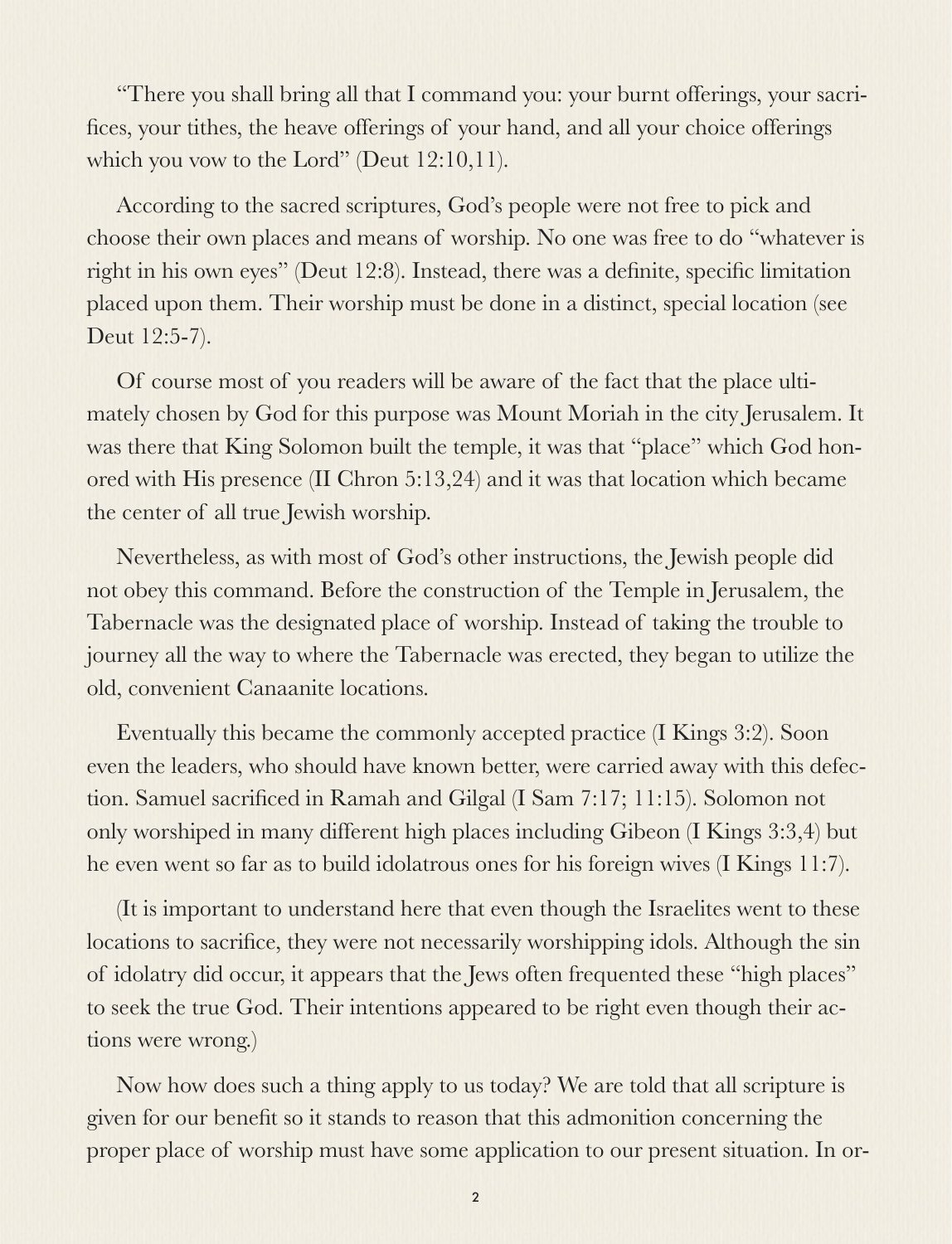der to understand the answer here, we must realize that many of the Old Testament religious instructions are actually types or shadows of a future spiritual reality.

The lamb offered on the Passover is one of the most obvious examples of this, clearly pointing to the sacrifice of our Lord Jesus Christ. Concerning our present discussion of the proper place of worship, the New Testament also provides us with the fulfillment of this type.

As it was under the old covenant, so it is in the new. God has instructed us concerning a definite place of worship. There is a specific location ordained by our Lord where we must worship if we are to be obedient and therefore be pleasing to Him. This is a very important point. Today also, God has ordained a specific location for true worship to occur. Unless we worship in this place, we are rebelling against God.

Jesus Himself unveiled this truth in His discussion with a Samaritan woman. When she questioned Him concerning the religious center Jerusalem, He replied, "But the hour is coming, and now is, when the true worshippers will worship the Father in spirit and truth; for the Father is seeking such to worship Him" (Jn 4:23).

Here is the location! Here is the spiritual fulfillment of the earthly type! True worship must today be done in the Spirit or it is done in disobedience to Jesus. Paul the apostle confirms this in Philippians 3:3 where he says: "For we are the circumcision, who worship God in the Spirit, rejoice in Christ Jesus, and have no confidence in the flesh."

Being "in the Spirit" means that we have entered into the presence of God. It means that our innermost beings are yielded to and open to Him. It means that He is the source, content and the leader of what we are doing. It signifies that we are submitted to Him completely and are humbly enjoying His person without barriers.

On the other hand, being in the Spirit does not mean that we have entered into the "mood" of some occasion. It does not denote that we are in harmony with some special ambience, that we are tuned in to some emotional experience or that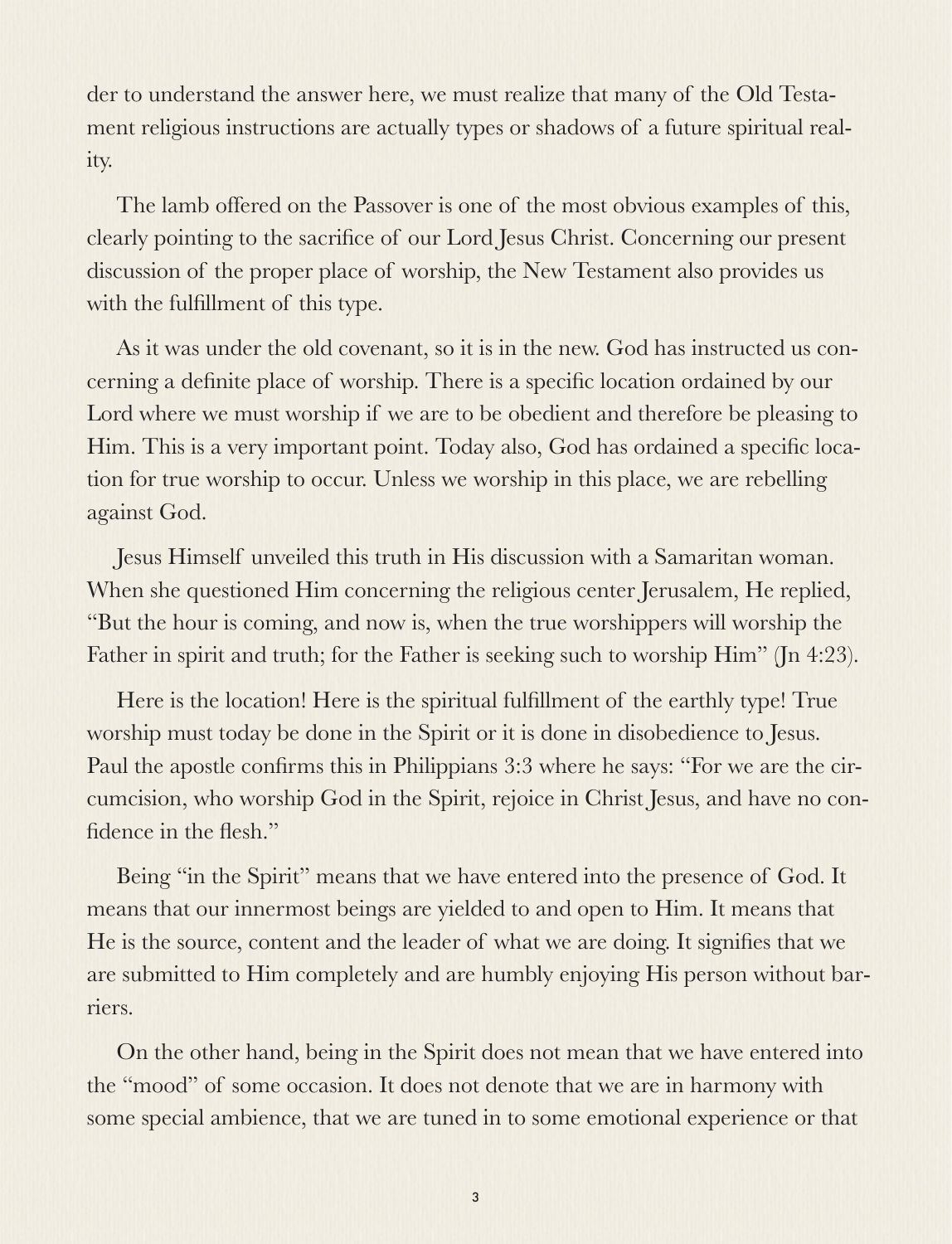we are going along with things which are happening around us. Instead, it means that we have genuinely entered into the presence of God Almighty.

### THE HIGH PLACES

If then the city of Jerusalem represents for us the proper place of worship, i.e. the Spirit, how are we to understand the meaning of the warning against the use of the "high places?" The groves and high places are symbolic of the other "locations" in which worship could be done. They are a substitute for the real thing. They are the religious replacements for true spiritual worship.

These are the earthly trappings which provide a "form of godliness" but which are devoid of Holy Spirit power (II Tim 3:5). They offer the Christians of our day a convenient, socially acceptable mode of worship which does not demand that they have an intimate, spiritual relationship with God.

It seems necessary here to take a moment and discuss some of the more common of these present-day "high places" to provide a clearer understanding of our subject. But before we proceed, I must warn you that these things may offend you. Therefore, if you choose to read on, please do your best to be willing to hear from God and to change any of your activities which are shown to be displeasing to Him.

Some of the items which today provide a substitute for spiritual reality in Christian meetings are: liturgies, rituals, forms, pre-planned "services" and human leadership. These things offer men an alternative for being in the Spirit. They are practices which appear religious but do not require that the participants have any real relationship with God, any obedience to His will or any desire to live by the Spirit instead of the flesh.

They are earthly, human replacements for an essential spiritual experience. They are "places" or ways of worship which are common in today's church, but which are forbidden by God. No other worship is acceptable to Him except that which He has prescribed. True worshippers must worship in the Spirit.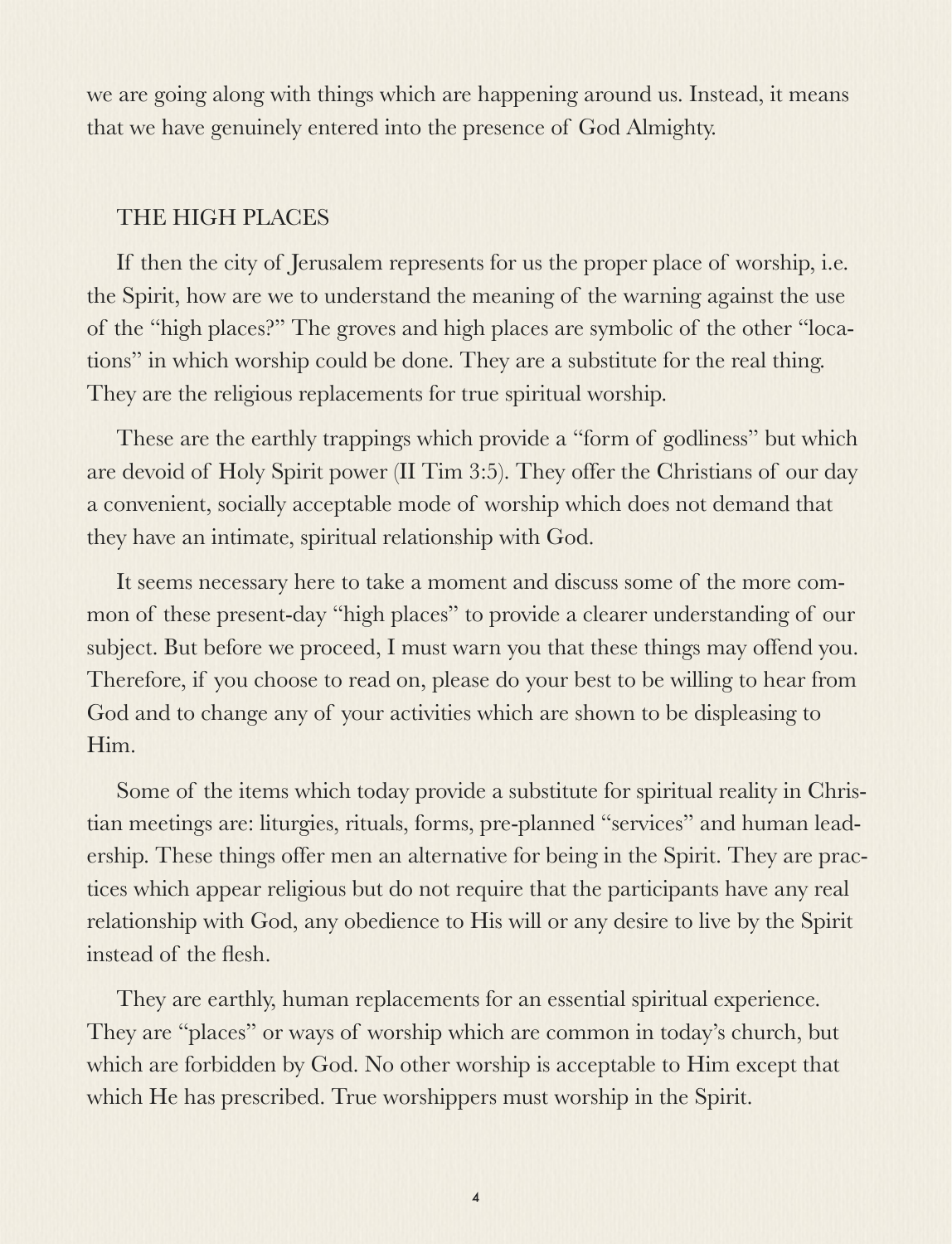People tend to assume (either consciously or unconsciously) that by approaching God through a particular format, in a special building or according to a clergyman's direction, their relationship with God will be enhanced. In fact, they have often been taught, either directly or by example, that such things are essential for genuine worship. However, the only place in which real fellowship with God is possible is in His presence. And being in His presence requires nothing less than that we be in the Spirit.

When we come to other "places" to worship, we at the same time replace Him with them. We gradually begin to rely upon these practices and performances as our assurance that we are in a right relationship with our Savior. These things then become the supporting structures of our Christianity replacing the necessity of actually walking in daily intimacy with Him. In this way, the urgency of being in the Spirit is subtly superseded by superficial religious practices.

I doubt if anyone would question the fact that people can participate in the above-mentioned practices without even being real believers. What might not be so apparent is that Christians cannot be in these other "places" and be fully pleasing God at the same time.

It is not "O.K. with Him" if we engage in religious formalities which are devoid of the Holy Spirit or which rob Him of His rightful place. To the degree that we "do what is right in our own eyes" and involve ourselves in unspiritual worship, we simultaneously, to the same degree, push God aside. When we worship at these other "places," we disregard His authority and disobey His clear commandment.

#### TRUE WORSHIPPERS

In order to better understand these statements, perhaps it is necessary here to take some time and investigate true, spiritual worship together. Firstly, in order to worship in the spirit, we must be born of the Spirit. No instruction classes, church rituals or family ties will avail. Only those who have been genuinely born again can engage in true worship.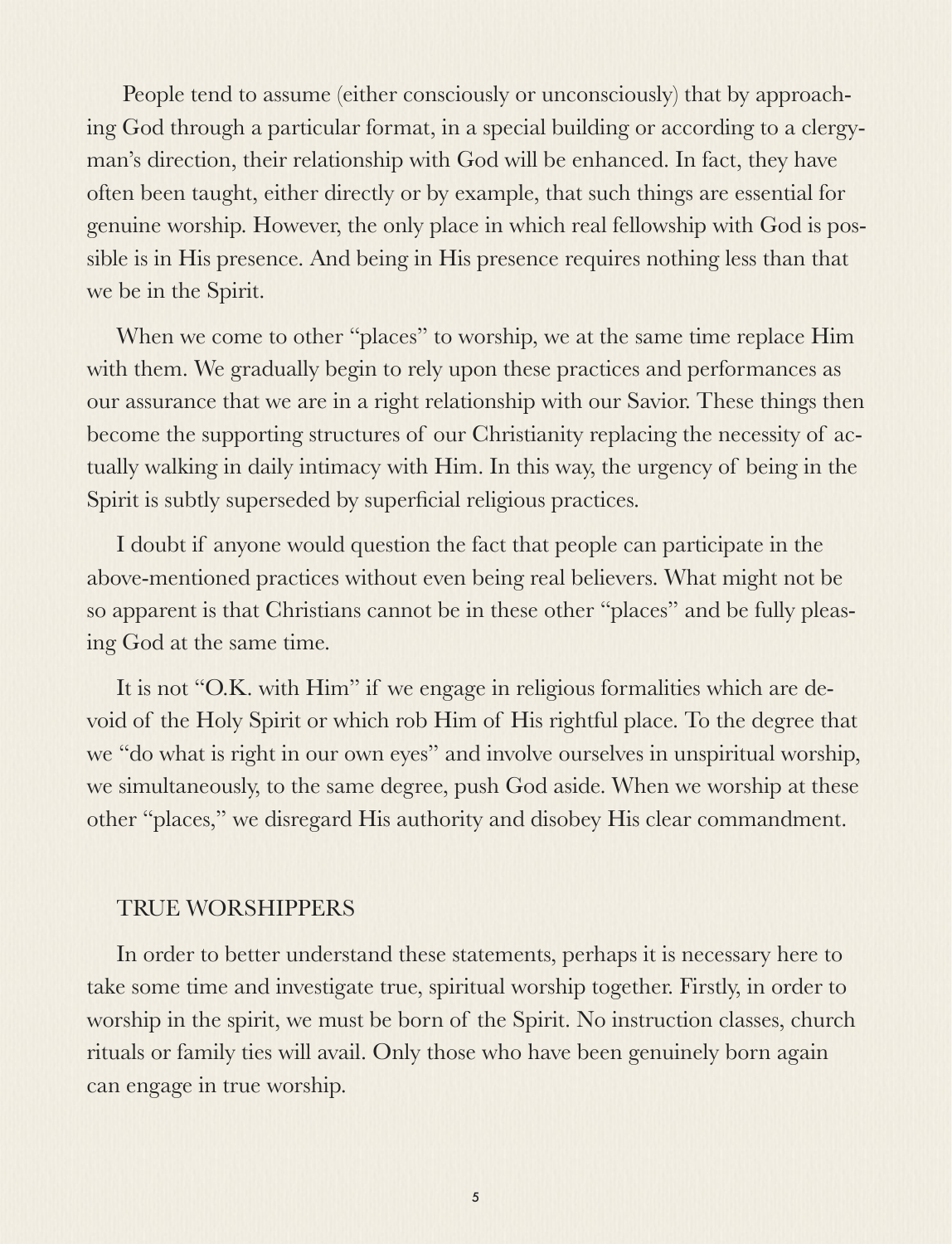Secondly, genuine worshippers must be filled with the Holy Spirit. If we are to truly enter into the Spirit, this requires that we open ourselves to be filled with the Holy Spirit.

Thirdly, in order to have true worship, we must be led by the Holy Spirit. This is perhaps the most neglected item in the church of our day. If we claim to be in the spirit, but do not strictly follow the leadership of the Spirit, we are deceiving ourselves. We cannot remain in His presence while rejecting His authority. We must be extremely sensitive to His leading if we are to worship in the place where He has chosen to put His name. Jesus is not the observer of our worship but the leader and High Priest of it.

This last item is precisely where all the other religious "places" of worship fail the test. For example, when the "order of worship" is arranged in advance, God is deprived of His opportunity to lead. When we simply go through rituals and recite certain things, the living presence and authority of Jesus are not given their place.

If we just sit through services, watching others perform various ceremonies and entertainments, His rightful leadership is denied. By engaging in these things we quench the Holy Spirit. We limit Him by our own human practices. In essence we say to our Lord, "We are going to worship here in this way and if You want to manifest Yourself in our midst, You will have to fit Yourself in wherever You can." We have chosen our own "high places" of worship.

 Some may attempt to counter this assertion by insisting that God surely can lead us to arrange some things in advance. For example, He might give one or two of the men a message for the rest. Certainly this is true. God can and does sometimes prepare us in specific ways for our worship together.

But this does not justify the fact that most of Christendom meets week after week, year after year under the same format, using the same liturgy, singing from the same book and passively listening to the same individuals minister. Surely all this vain religion cannot be explained by the simple truth that God can prepare us spiritually before our meetings. It is clearly a case of choosing our own ways and means of worship. Such behavior is a violation of God's command.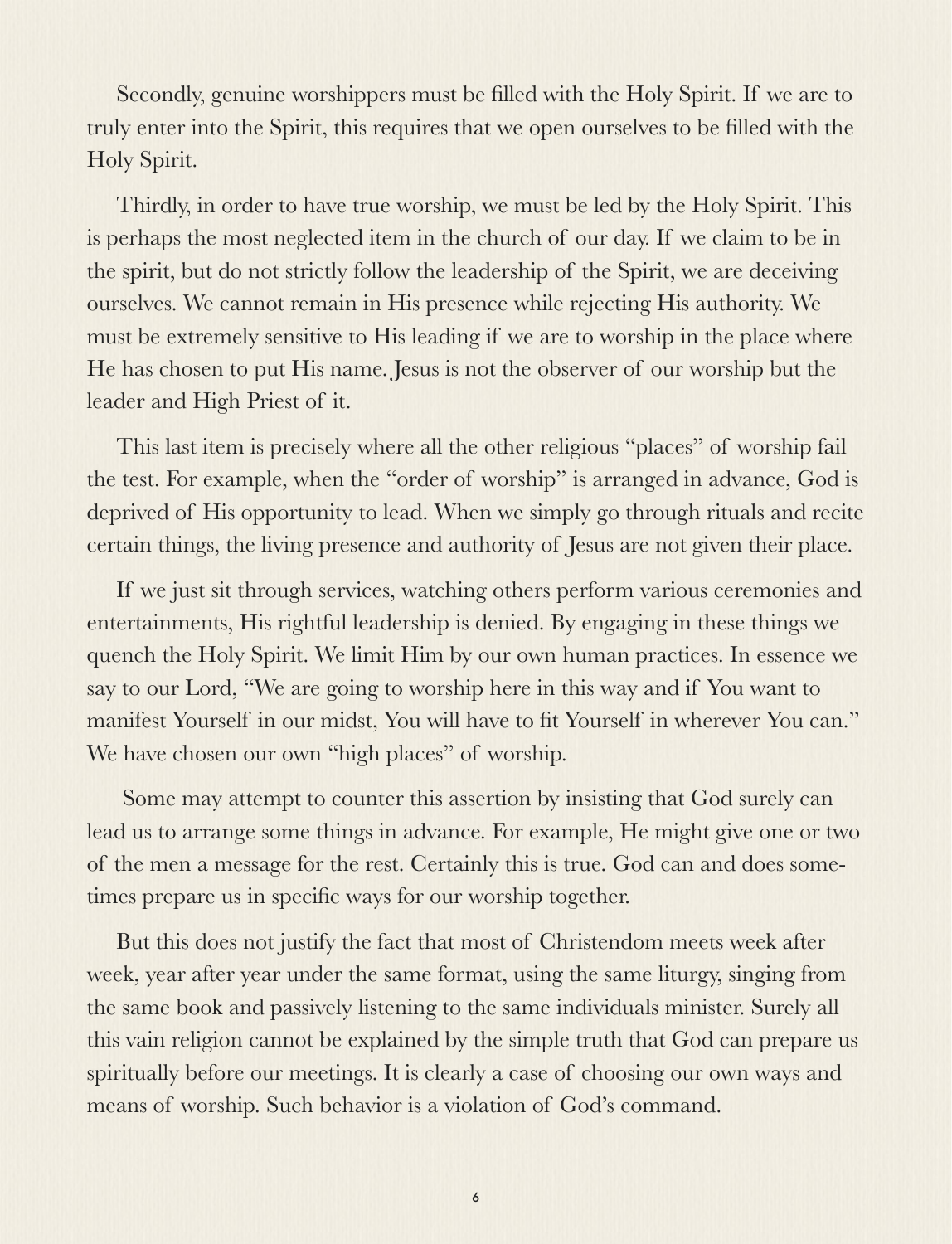A proper church meeting, one which is in the Spirit, operates something like this: real believers gather together, open their hearts and their meeting to Jesus, and then He comes both to fill them and to lead them in their worship.

In this situation, each one is capable of ministering his or her portion by the Spirit's leading (I Cor 14:26-30). Each one speaks, begins a song or hymn, prophecies, etc. according to His direction. No one is free to do their own thing or dominate the rest with his or her gift or ministry. In this way, what God has revealed to each one and what great things He has accomplished in every life, are shared with all and become the property of all. The supply of "every joint" is essential for the true building up of the body (Eph 4:16).

Yes, there is leadership here. There will always be those more mature and sensitive to the Spirit who can and should help direct such gatherings. In fact, this is essential if the order and purposes of the Lord are to be maintained. But this too must be done by the guidance of Jesus, not by human hands. Everything possible must be done to preserve God's "place" in our meetings. We must worship Him in the Spirit if our worship is to be acceptable. This is the Jerusalem of today. It is the worship which He has commanded.

#### MANY REVIVALS

In the Old Testament we have a record of many revivals which took place during the times of the Judges and the Kings. As we have already seen, the Israelites frequently departed from the commandments of their God. In order to counter this propensity to fall away, throughout their history Jehovah orchestrated many revivals.

Again and again He raised up men and women who worked to bring the nation back to God and to obedience to His laws and statutes. Among those whom God used to fulfill this task were Ehud, Gideon, Deborah, David, Asa, Jehosaphat, Ahaz, Jehu and Hezekiah.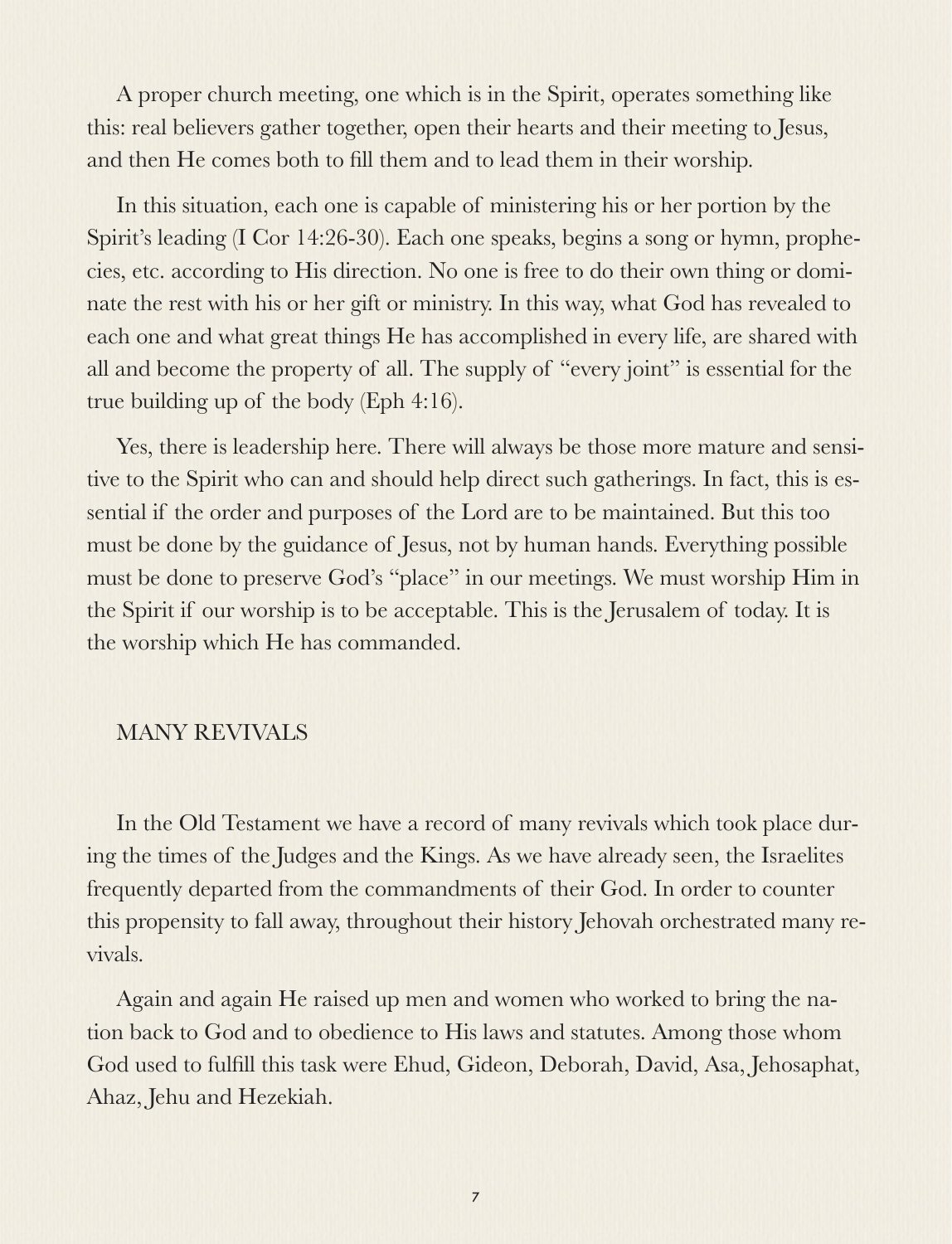These individuals were chosen and anointed by God to do works of spiritual restoration. They were His instruments to break down the idols, destroy the sodomites and false prophets and turn the hearts of the people back to their God.

It is thrilling to read through the books of Judges, Kings and Chronicles and see how these people were used of the Lord. Yet at the end of so many of these accounts of revival a certain passage appears. It reads something like this: "Nevertheless, the high places were not taken down and the people still burned incense under the groves" (I Kings 15:14; 22:43, II Kings 12:3; 14:4; 15:4,35).

In spite of the fact that there had been revival, even though some of what was on God's heart had been restored through the ministry of these individuals, there was almost always one item which remained unfulfilled. There was always this "Nevertheless... nevertheless... nevertheless." There was inevitably a falling short of a complete return to all that was on the Lord's heart. God's people still clung to the natural, human, forbidden ways of worship.

## A PROPHETIC HISTORY

As I read these Old Testament accounts, I cannot help but suspect that these stories are like a prophetic history of the Christian Church. So much of what they experienced is similar to what we are going through or have been through since the time Christ died. It appears that Christians, just like their Jewish counterparts, have a great proclivity to fall away from God. They seem to have a deeply ingrained tendency to migrate from the spiritual to the natural, from the heavenly to the earthly. It did not take the early New Testament churches long to fall from the freedom of their glorious beginnings to the bondage of the law and other superficial, religious things.

It is evident from the scriptures that Paul the apostle had to spend a lot of time countering such tendencies. His emphasis upon Christ being the substance, center and fulfillment of all things was always threatened by those who wished to implement outward, superficial ordinances and practices.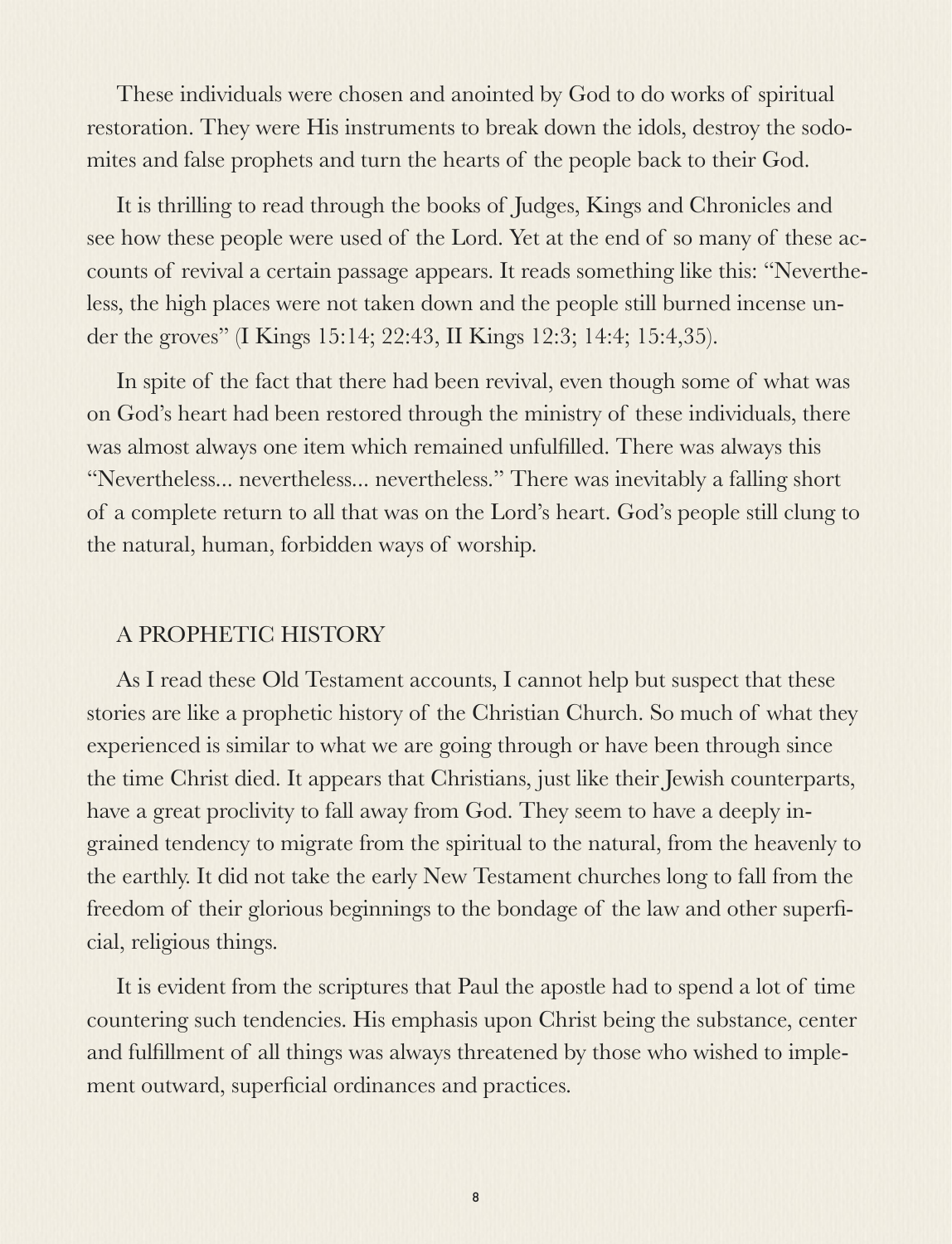This strong tendency is still with us today. We do not have to look long or hard to discover multitudinous modes of worship besides a simple openness toward and obedience to the Spirit of God. The place where our Lord has established His name, the singular location where true worship can be acceptable to Him, has been replaced with many and various types of religious high places.

Oh yes, no doubt people are still worshipping the one true God with their forms and formulas. Perhaps many of them have managed to avoid the sin of idolatry. Because of this, it is often difficult for the undiscerning believers to understand what is wrong with what they are doing.

But for those who know the heart of God such earthly worship is a source of continual grief. In such situations the reality of the Holy Spirit has been preempted by empty, earthly methods and practices. These are today's groves and high places.

They are things which have an earthly, natural attraction, but are not what God commanded. They are a substitution for the kind of worship God has ordained.

No wonder so many of our churches today are so weak. No wonder we are turning out spiritual babies instead of mature saints. In view of all this, it is little surprise that the church has not evangelized the world, is filled with sin and appears so powerless against God's enemies.

We have been living in disobedience to God. We have been following our own ideas instead of His. We have chosen our ways and means of worship and supposed that they would produce the same results as Christ's. But God has ordained spiritual worship for a good reason. Only in this way can He be all He wishes to be among His people. And only in this way can they mature into what He desires them to be.

#### THE REVIVALS IN CHRISTIANITY

The days of the prophets and kings were not the only times of revivals. The Christian Church has had many of her own. A short reading of church history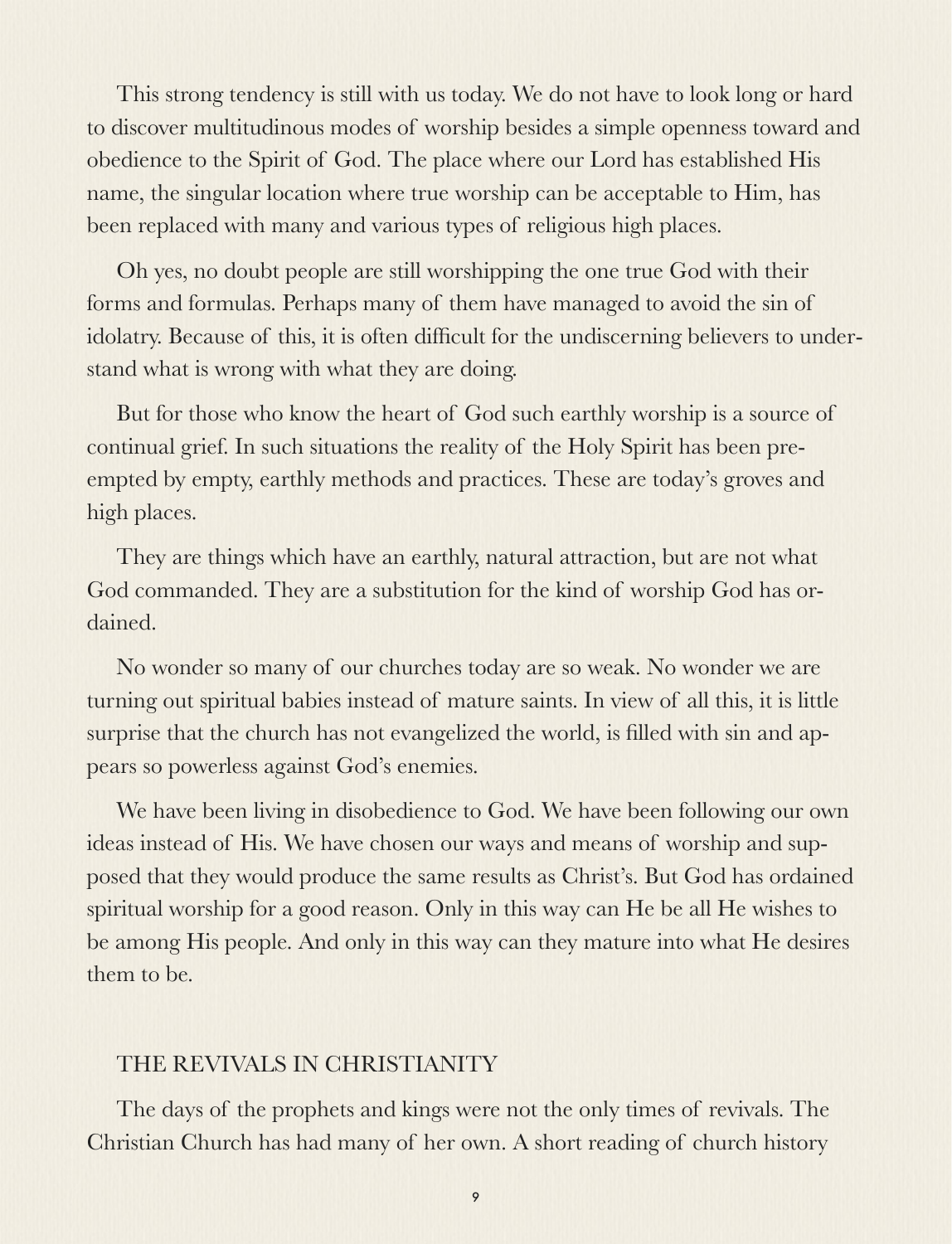will readily confirm this fact. Just in recent times we can remember names such as Evan Roberts, Duncan Campbell, Charles Finney, John Wesley, George Whitfield, Andrew Murray, Charles Spurgeon and Dwight Moody just to mention a few.

All of these men, and many others did mighty works for God. They had caught a glimpse of something more than what was commonly practiced and they strove to bring the hearts of the people back to Jesus. God anointed them and used them powerfully to bring a renewed understanding of His love and power to both His church and also to the unbelieving world.

Thousands were saved in these revivals and countless others were touched by the Spirit of God. Yet, in so many instances there was a falling short of His intentions. Again and again there was real revival. Nevertheless... the superficial, human structures were not disassembled and the people still clung to outward religious practices. The other "places" of worship were left intact.

It is true that Martin Luther and other men of God made some progress away from the emptiness and deception of formal religion. Yet almost inevitably, a complete break was not made. The restoration back to God's heart, back to a purely Spirit-filled, Spirit-led worship was not achieved.

In all fairness, it must be stated that some progress has been made along these lines in recent church history. Many groups have introduced a certain amount of spiritual freedom into their meetings, especially during times of praise and singing. These movements are very commendable. This direction should be applauded and encouraged.

However, it is still extremely rare to find a meeting of Christians where the Holy Spirit is allowed complete freedom and authority throughout. Usually, after a "time of worship," meetings tend to revert back to following forms and programs or to being dominated by one or two leaders. This results in the authority of Jesus being limited, the Spirit being quenched and limited and the "place" of God's choosing lost. Such a restoration is incomplete because it still leaves the groves and high places intact.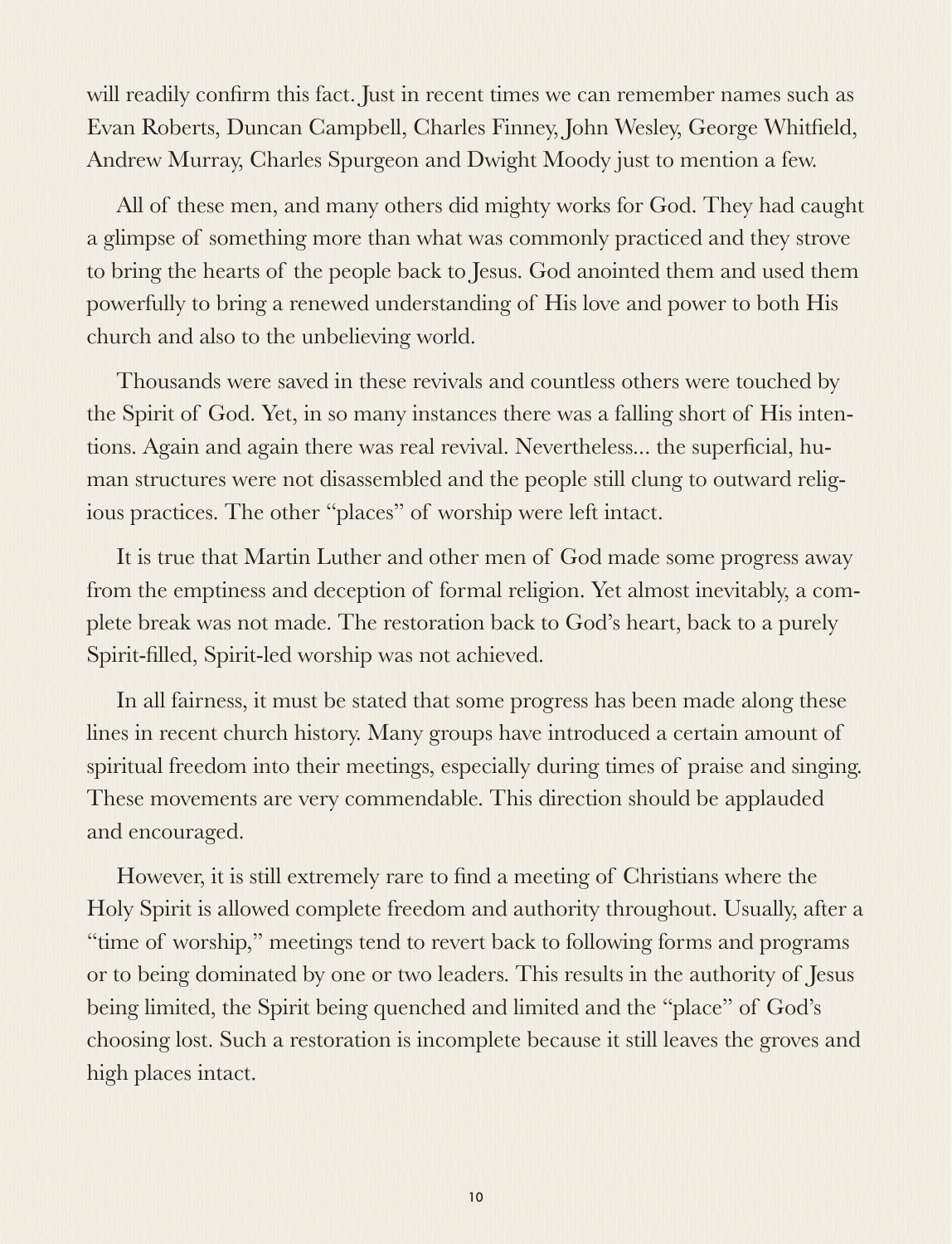# THE MINISTRY OF JOSIAH

During the reign of the Kings, only Josiah followed the Lord completely in this matter. We read: "Now before him there was no king like him, who turned to the Lord with all his heart, with all his soul, and with all his might, according to all the Law of Moses; nor after him did any arise like him" (II Kings 23:25).

Not only did he remove the idols, burn the wooden images, stop the practice of ritual prostitution and destroy the idolatrous altars, but he also got rid of the high places (II Kings 23:8; II Chron 34:3). Finally God had found a man to do all that was in His heart and carry out His judgments. At last He had found someone who would be pure, completely free of all that took the place of His commandments.

Praise God! No more nevertheless... nevertheless... nevertheless. No more partial restorations. No more half-way measures. Here at last, what God desired was fully accomplished and what He had commanded was completely obeyed. What a blessed time of revival this proved to be. Even the Passover observance was again instituted and the people enjoyed a tremendous time of feasting before the Lord (II Kings 23:22).

Now don't you think that our God might desire something similar to this today? Don't you suppose that a full restoration of true spiritual worship is something which is on His heart? Our God is the same, yesterday, today and forever. His plans and purposes have not changed. He may tolerate the deviant behavior of His people. He may permit a condition of mixture and impurity to continue. He certainly does continue to love us and lead us. But isn't it likely that deep in His heart He desires something much more than that? How He must long to be obeyed and enthroned completely among His people.

Dear friends, new wine does not belong in old wineskins. The fact that God permits us to go our own way and often blesses us even when we are not entirely obedient, does not change what is upon His heart. We cannot excuse ourselves just because what we are practicing is the same as everyone else.

I firmly believe that before Jesus comes again, He would like to purify His people. He would like to cleanse His temple of all things that offend. He would like to establish among us a pure worship which is completely acceptable to Him. Finally,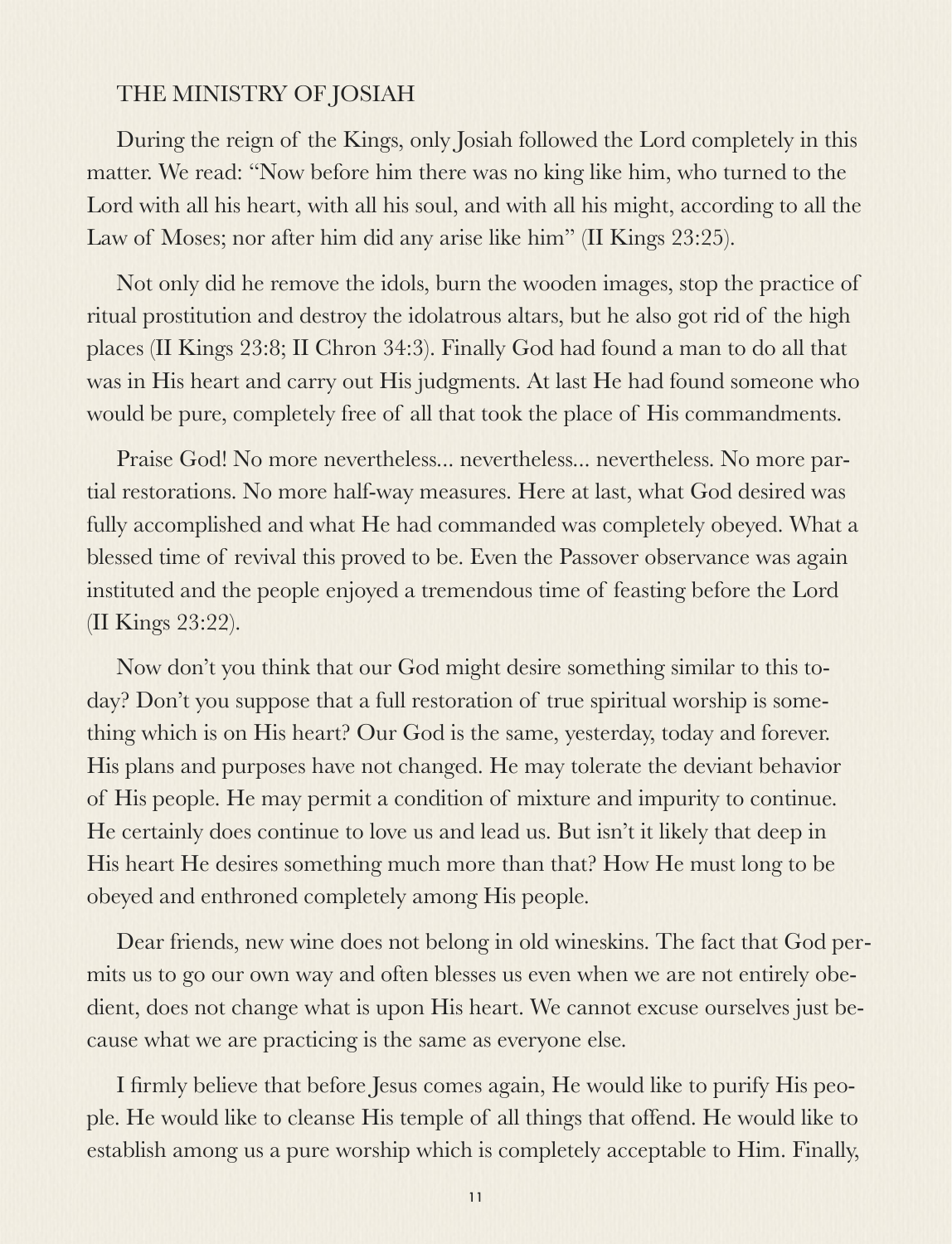I would like to suggest that God is right now looking for some who will be fully obedient, some who will rise up and stand for Him. No doubt God is searching for the Josiah's of our day.

By David W. Dyer

This pamphlet is also included in the book "Seeds" and is available free of charge along with many other writings on the website [www.agrainofwheat.com](http://www.agrainofwheat.com)

Other books by this same author: THY KINGDOM COME LET MY PEOPLE GO! GENUINE SPIRITUAL AUTHORITY BABYLON ANTICHRIST SIGNS OF THE END REPENTANCE UNTO LIFE SEEDS 2 FROM GLORY TO GLORY THE HIDDEN GOSPEL THE NEW TESTAMENT *(THE FATHER'S LIFE TRANSLATION)*